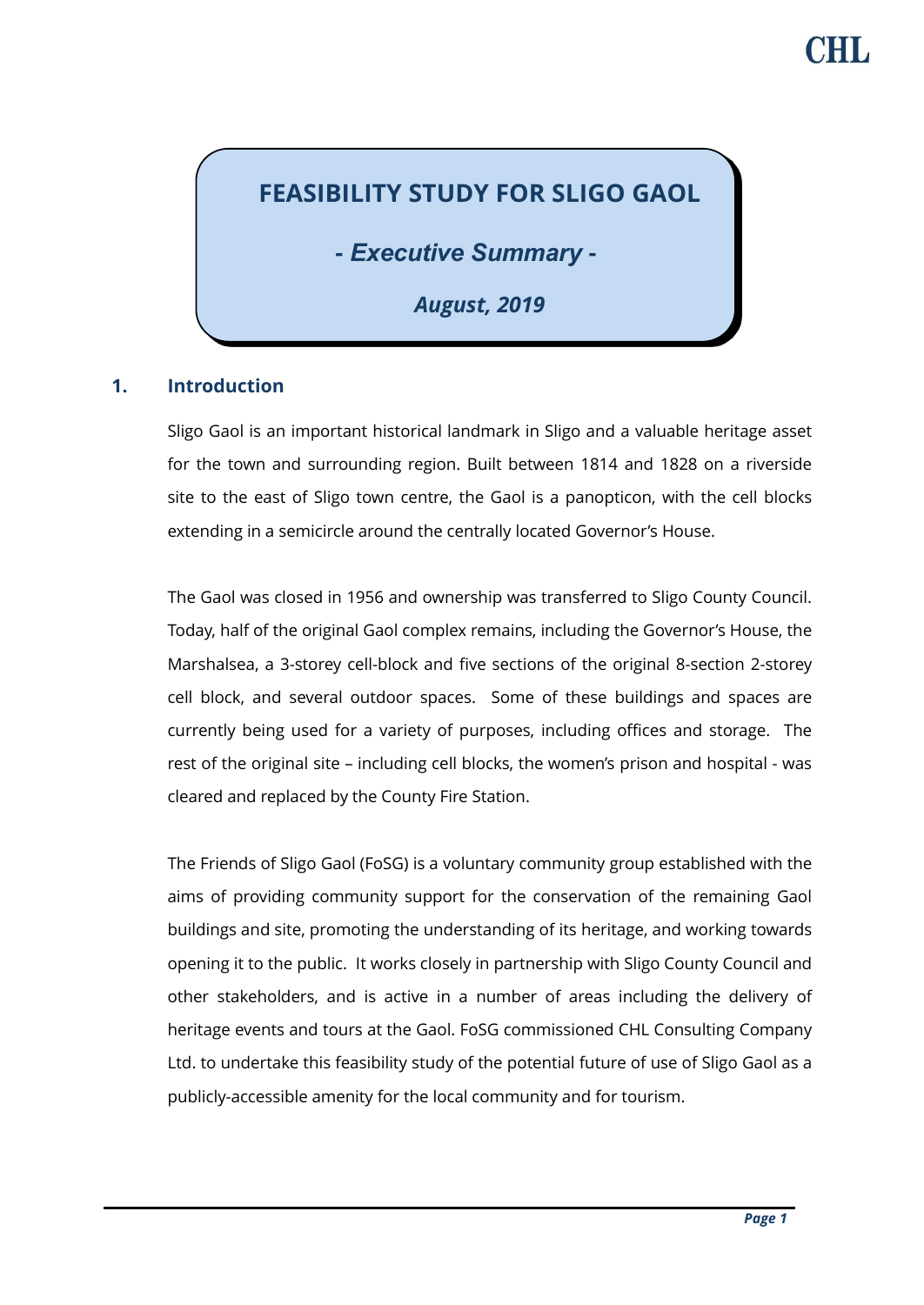*Executive Summary August, 2019*

## **Original Plan of the Gaol**



**Site as it is today**

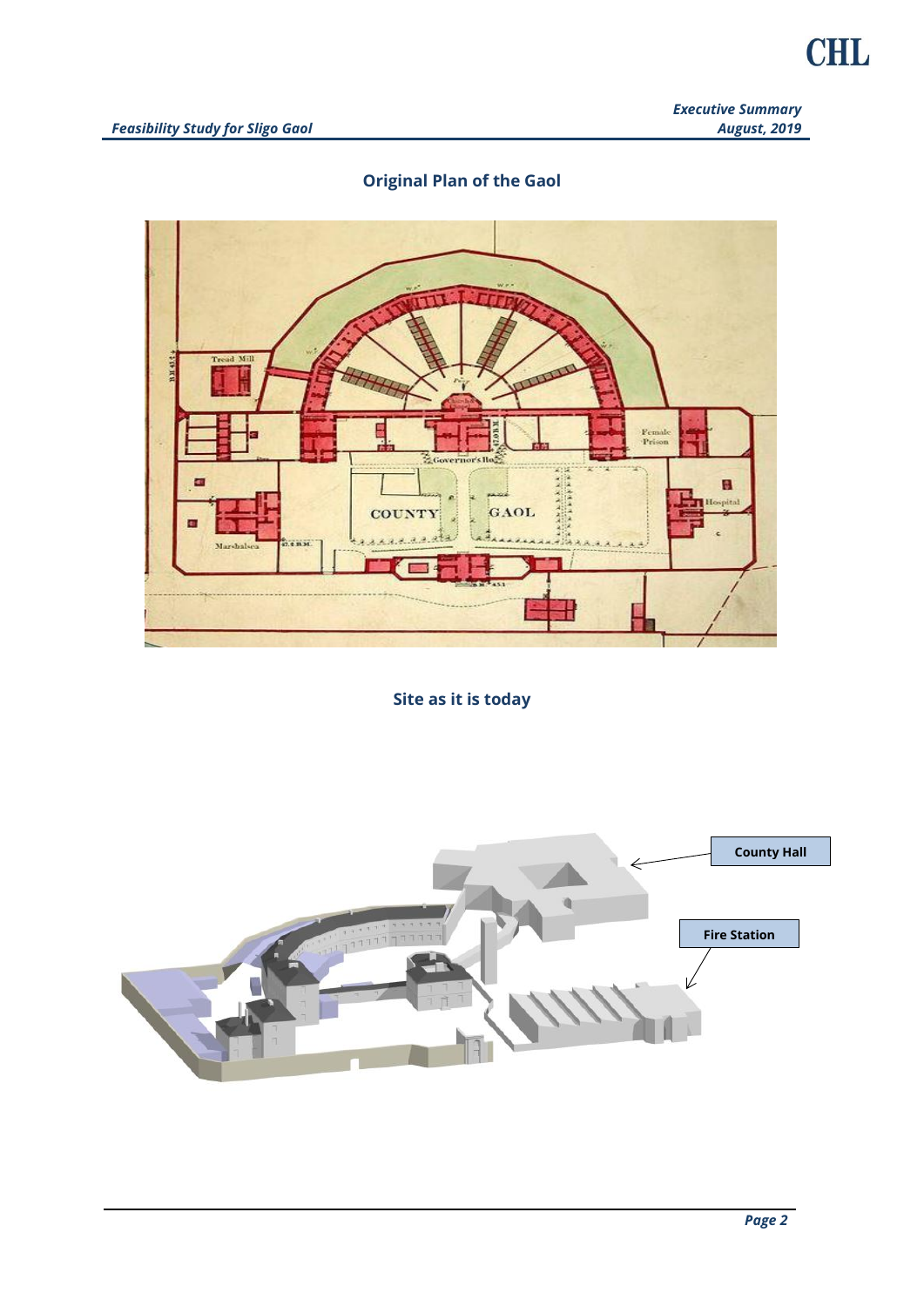#### **2. Market Potential**

Internationally, there are numerous instances of historic gaols that are open to the public - most serving a variety of community, civic and tourism purposes. Examples in Ireland include Kimainham Gaol, Wicklow Gaol and Cork City Gaol. Crumlin Road Gaol, in Northern Ireland, which was in active use as a prison up to 1996, opened to visitors as a tourist attraction in 2012. Historic gaols have proved to be popular attractions having many stories to fire the imagination of visitors. In addition, there is a growing niche market for dark tourism, that is tourism to places historically associated with death, suffering and tragedy.

Sligo has much potential as a tourist destination, and the County currently attracts close to half-a-million tourists a year, split almost equally between overseas and domestic visitors. While it has considerable resources of natural and built heritage, and a rich cultural history, Sligo has yet to fulfil its potential as a destination. It needs to strengthen its range of attractors, and the Gaol is an obvious prospect. There is a substantial market that Sligo Gaol can tap into if it develops a visitor experience that is sufficiently attractive to the main tourism segments in the County: the 'Culturally Curious' and 'Great Escaper' segments from overseas, and the domestic family market, as well as special interest history, dark tourism and educational markets.

#### **3. Proposed Development Strategy**

The ultimate ambition for a visitor experience at Sligo Gaol is to develop a flagship attraction that will not only share the stories of the historic site but also boost tourism in Sligo town as a whole and support community and commercial opportunities as a result. Holding this longer term perspective, we propose that the Gaol starts from where it currently stands and works through a series of one preparatory and four main development phases, summarised below. This phased approach will allow the project to start moving forward at any early stage, rather than waiting indefinitely for funding for a much more elaborate and high cost development.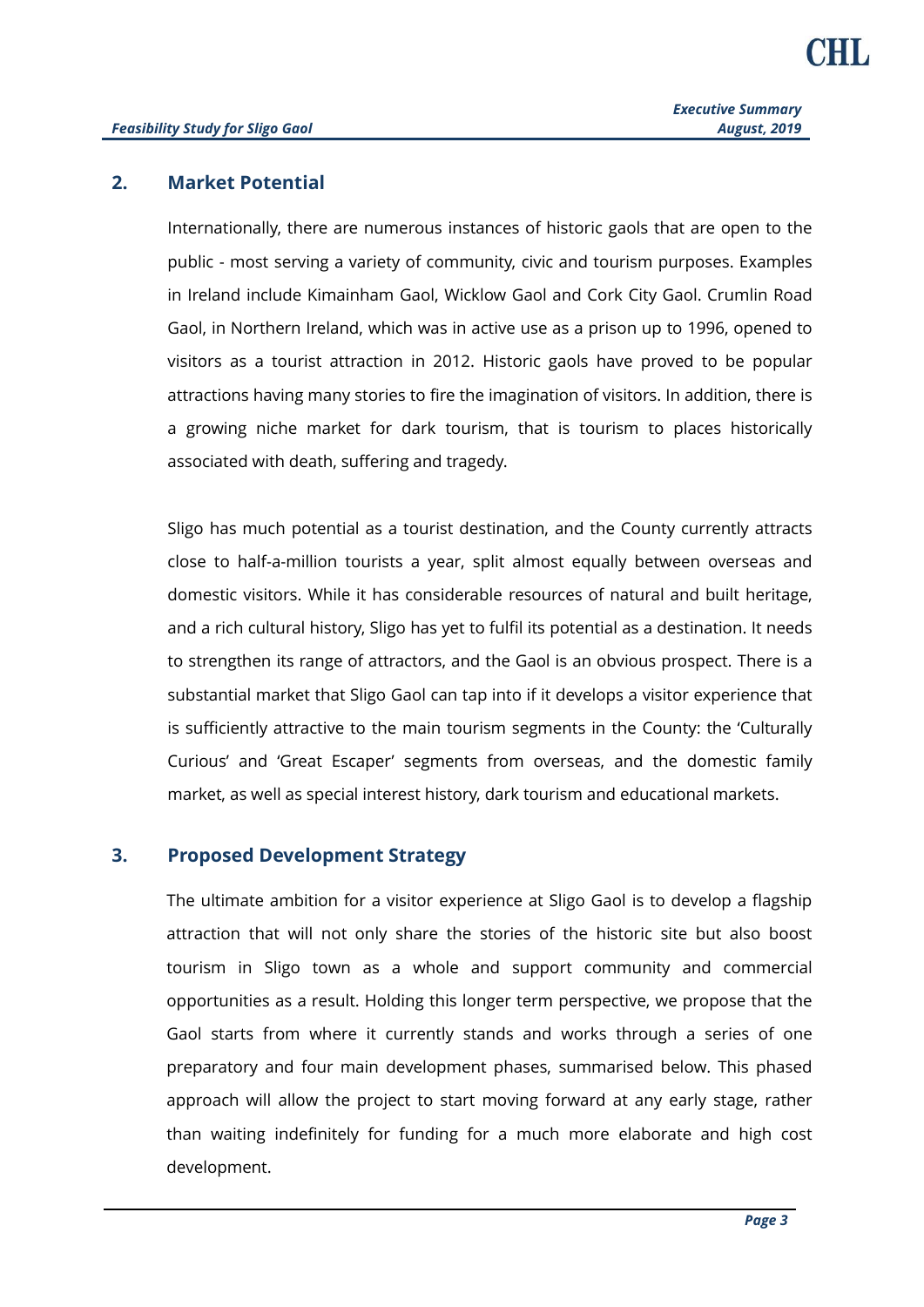#### **3.1 Phase 1: Preparatory Phase**

This first phase is a necessary preparation for the substantive visitor experience development phases that follow. It involves Sligo County Council removing the various uses that it has introduced to the site over recent decades. These include archive storage, which occupy cells in the Gaol, machinery and equipment stores, and car-parking in the exercise yard and in front of the Governor's House. Removal of these uses should be viewed as a short-term goal.

It would be desirable in the medium term to remove modern structures that have been added to the site since it was taken over by the Council. The Conservation Plan, 2010, identifies the following buildings as incongruous and visually intrusive, and recommends their removal:

- Temporary office accommodation (cabins) in various locations
- Machinery workshop and store
- Metal truss roof between two-storey cell block and boundary wall
- Canteen
- Glazed extension to west of Marshalsea.

There is substantial space available elsewhere on the overall site that is in the ownership of the Council. Some or all of the uses currently being accommodated in the Gaol buildings could be relocated within this site. What is required is a practical master plan for the site, inclusive of a schedule and budget for implementation as a single project.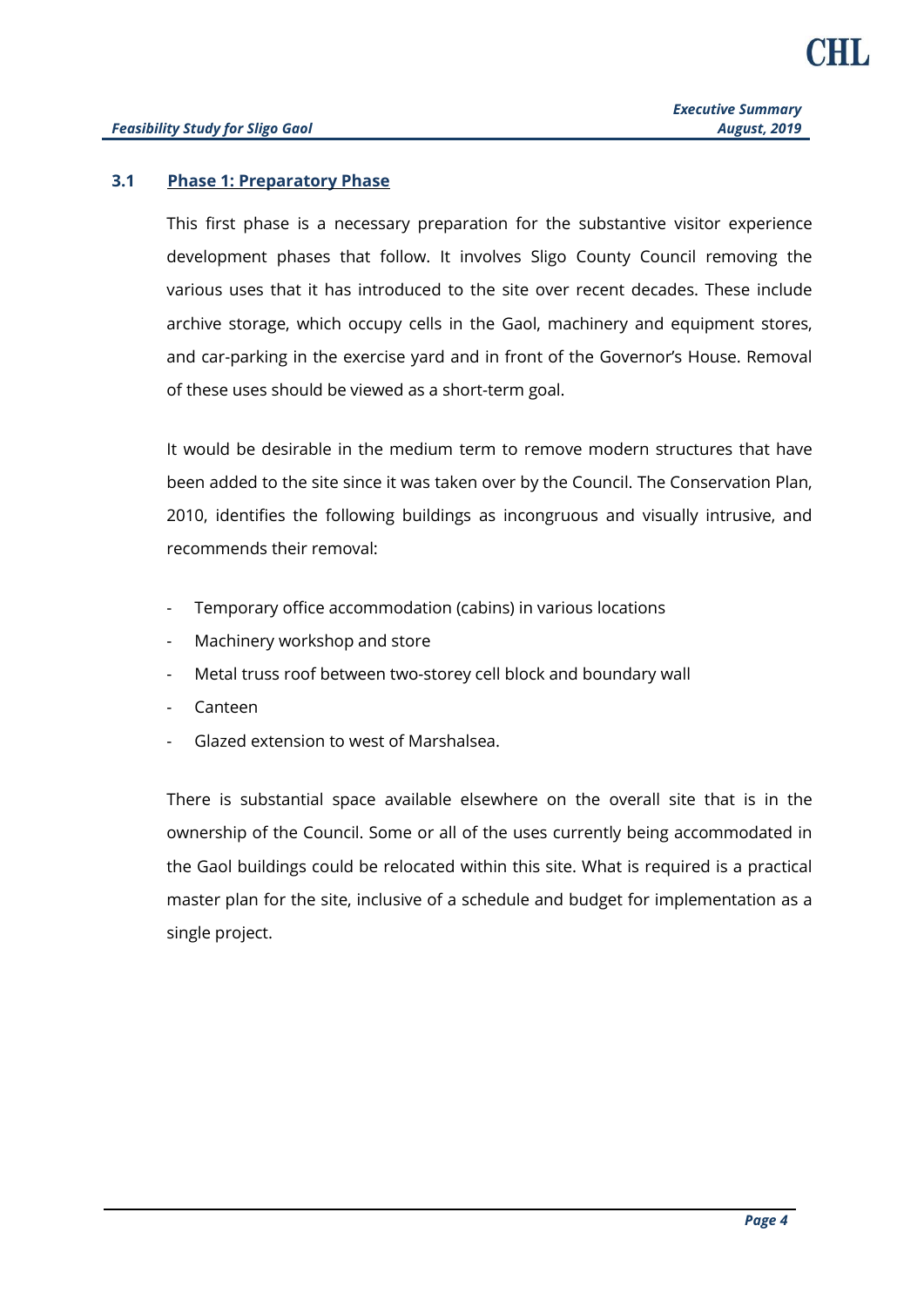*Executive Summary August, 2019*

#### **3.2 Phase 2: Interim Phase**

**Interim Phase** *(focal area marked in red)*



With limited investment and within a relatively short period of time, a consistent and regular visitor experience could be established that builds on the existing tours and events. This would start with the process of tidying up the site and buildings, and also help to build awareness and support for the long term project. The basic visitor experience would include the following:

- Regular guided tours for visitors of the Three- and some of the Two-Storey Cell Blocks, potentially led by costumed guides at peak times. These would run during the main tourism season of May to end-September, and would also be promoted via direct contact with tour operators
- Basic static interpretative elements within the relevant Cell Blocks
- The development of a year-round events programme, including 'dark tourism' events, in conjunction with external partners, e.g. the Hawkswell, Sligo Co. Co. Arts Officer, community groups, etc.
- The development of a schools' programme
- The development of strategic partnerships with third level institutions (art and history) to create innovative interpretative elements
- This basic experience could be supplemented with the development of an Augmented Reality app.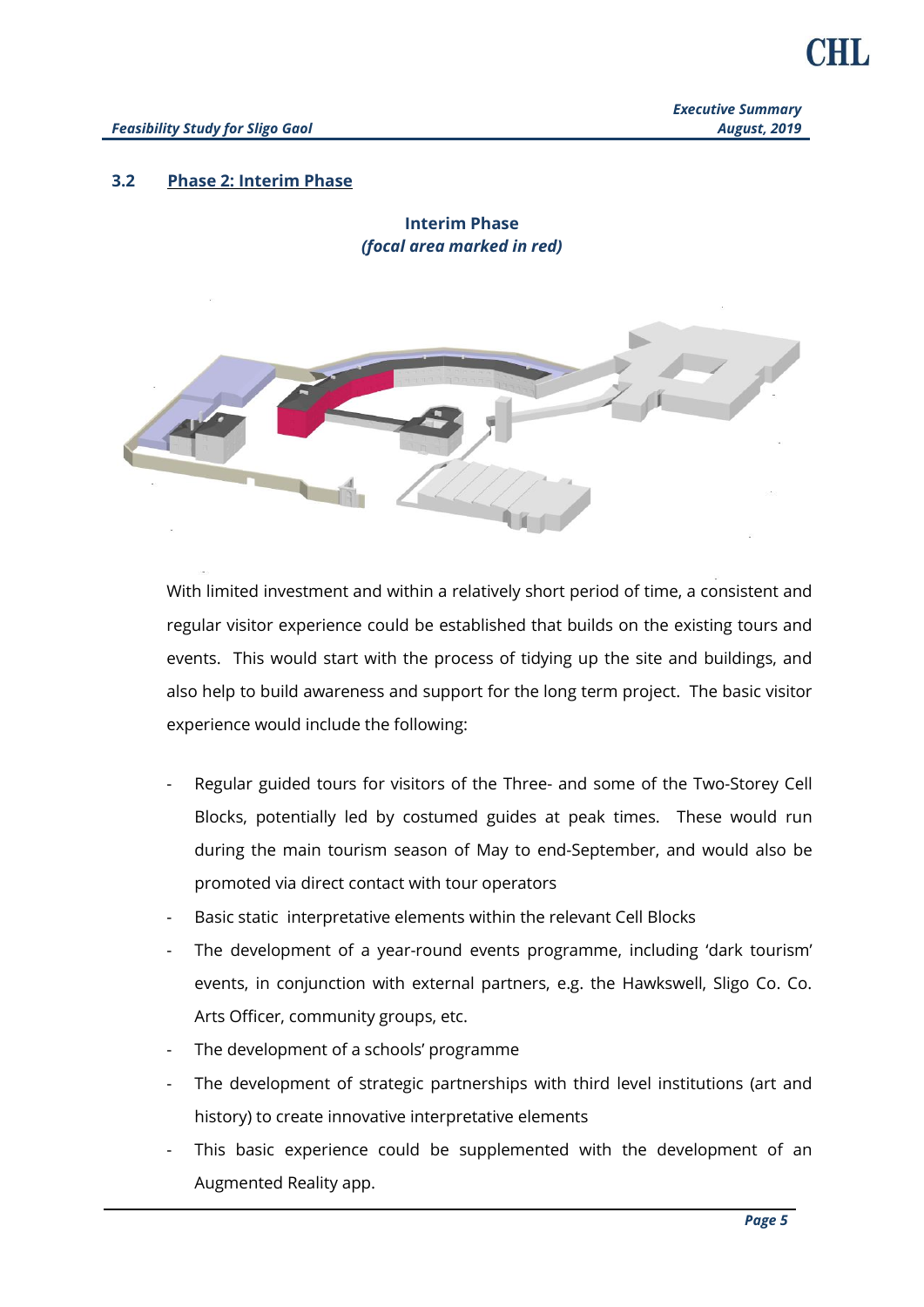#### **3.3 Phase 3: The Essential Sligo Gaol Experience**

**Phase 3** *(focal area marked in red)*



This would involve the development of the Governor's House as a visitor reception area and orientation point, as well as forming the first stage of the visitors' journey through the Gaol. This Phase of the project would include all elements of Phase 2 as well as the following:

- Visitor reception and ticketing on the ground floor of the Governor's House
- Audio visual presentation of the Gaol's stories and some introductory static interpretation, again housed on the ground floor in the former chapel space
- Toilets, retail and a basic café space on the ground floor
- Office and community spaces on the first floor
- Basic recreation of the former garden to the front of the House in keeping with the historic nature of the site.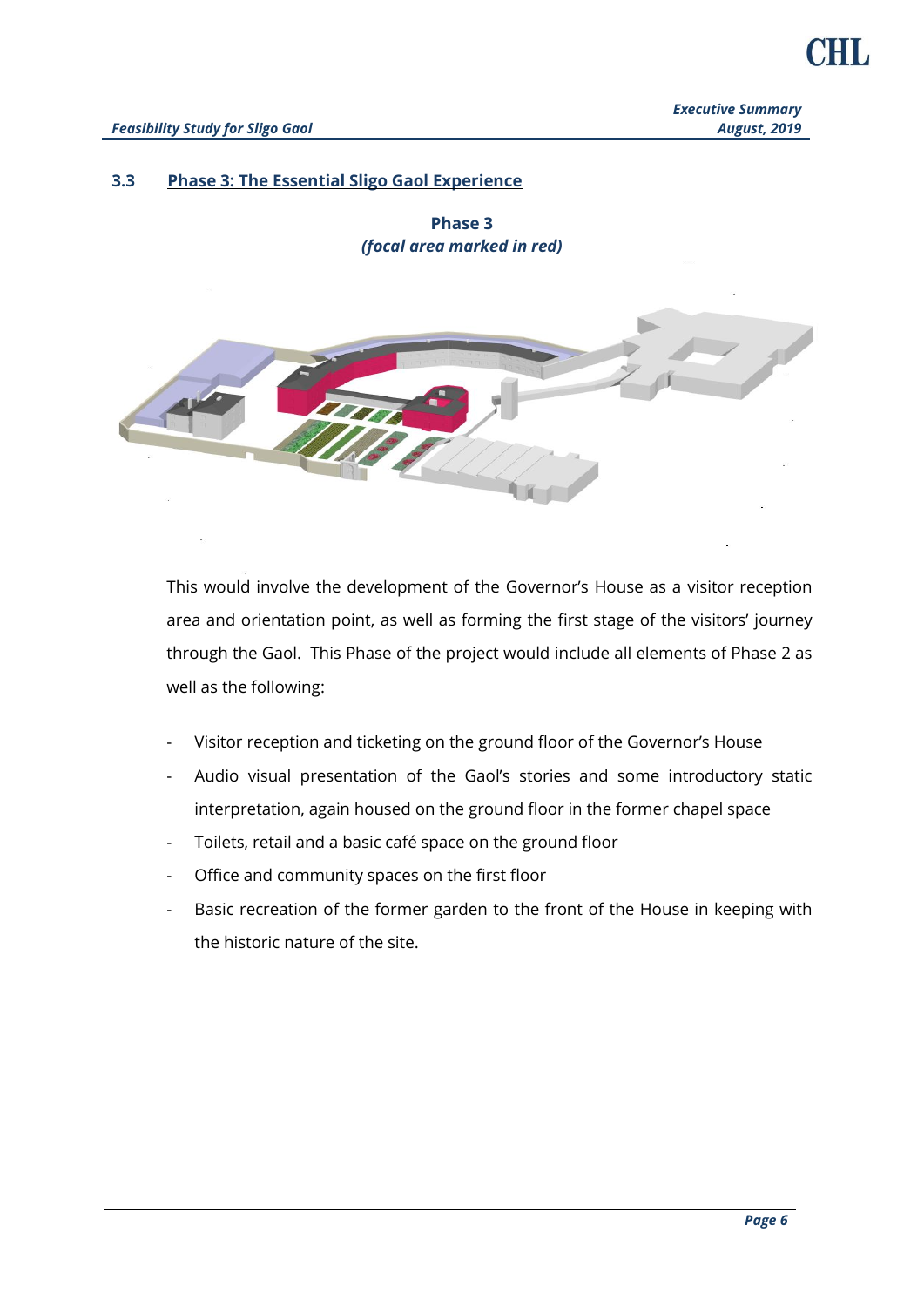#### **3.4 Phase 4: The Expanded Sligo Gaol Experience**

**Phase 4** *(focal area marked in red)*



This phase incorporates all the previous elements, but with visitor movement between the Governor's House and the Cell Blocks now being accommodated by the restored Link Tunnel. It also includes the addition of two new elements of the Experience: the recreation of the Treadmill and the execution area. The additional elements of this Phase include the following:

- The one-way flow of visitors from the Governor's House to the Cell Blocks via the Link Tunnel
- More advanced interpretation in the Cell Blocks, to include appropriate use of technology to tell a greater number of interconnected stories
- The introduction of self-guided option for visitors alongside guided tours
- Removal of machinery workshop and store
- Refurbishment of Treadmill Yard (machinery store yard) to allow for two new areas: the Interactive Treadmill experience and the Executioner's area
- Refurbishment of the Exercise Yard as a circulation/rest space for visitors, as well as outdoor space for groups/events
- Orientation strategy across the site to ensure proper visitor flow under selfguiding option
- Production of maps/information leaflets in key languages to support self-guiding.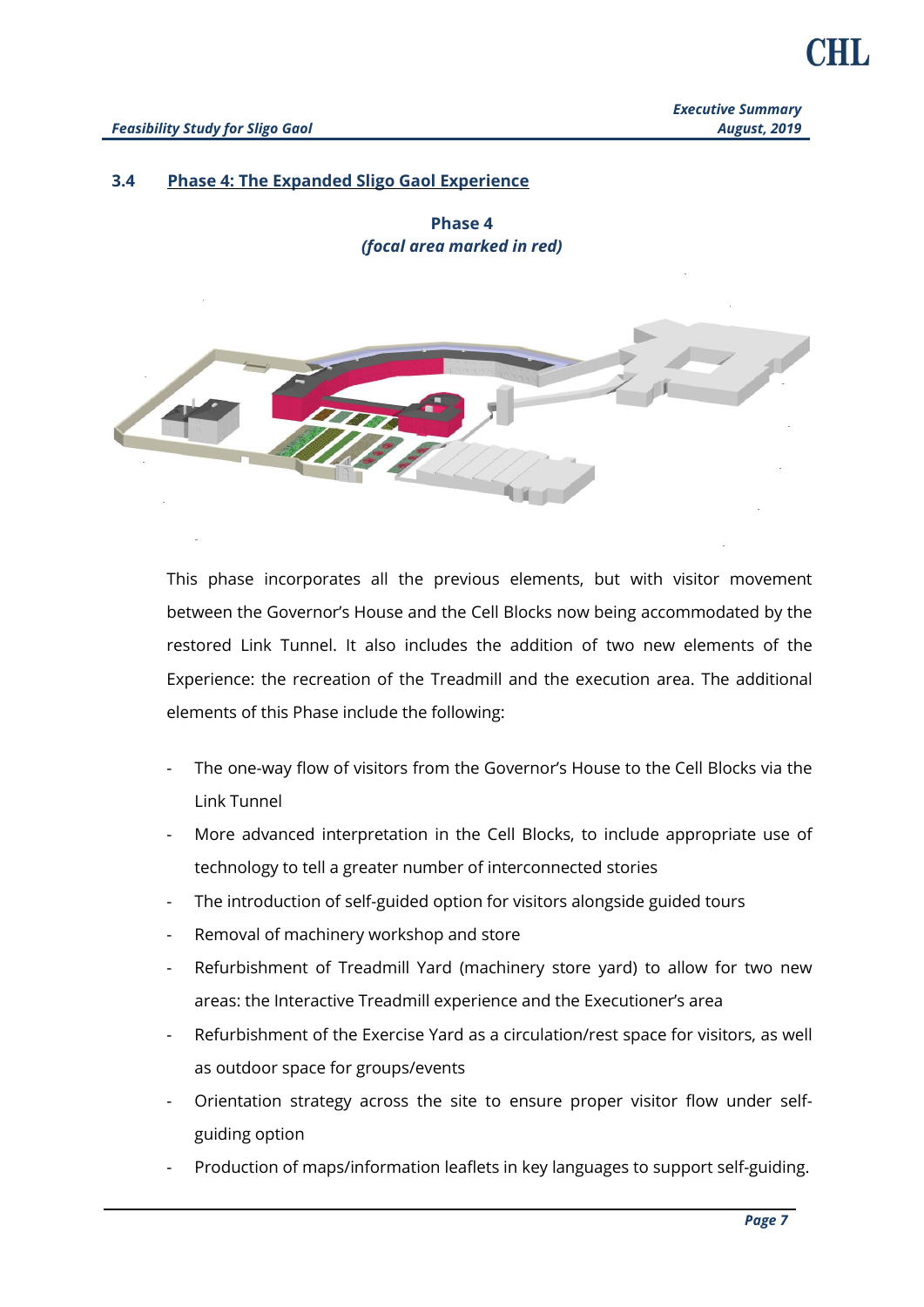#### **3.5 Phase 5: The Complete Sligo Gaol Experience**

**Phase 5** *(focal area marked in red)*



The Full Experience includes all of the previous elements as well as the development of a new exhibition and museum in the Marshalsea, and the development of a dedicated events space, in the space between the cell block and prison wall.

- An interactive exhibition based on My Tale Untold or similar in the Marshalsea
- A museum space in the Marshalsea
- Removal of steel truss and corrugated iron roof between the cell block and boundary wall, and creation of a glass-enclosed event space to be serviced either by the creation of an onsite kitchen or by contract catering arrangement.

This full expression of the project -The Complete Sligo Gaol Experience - would allow Sligo Gaol to cater for a larger number of tourists on site, where there will be more to do and see, and would enable it to attract related and unrelated events, including private events.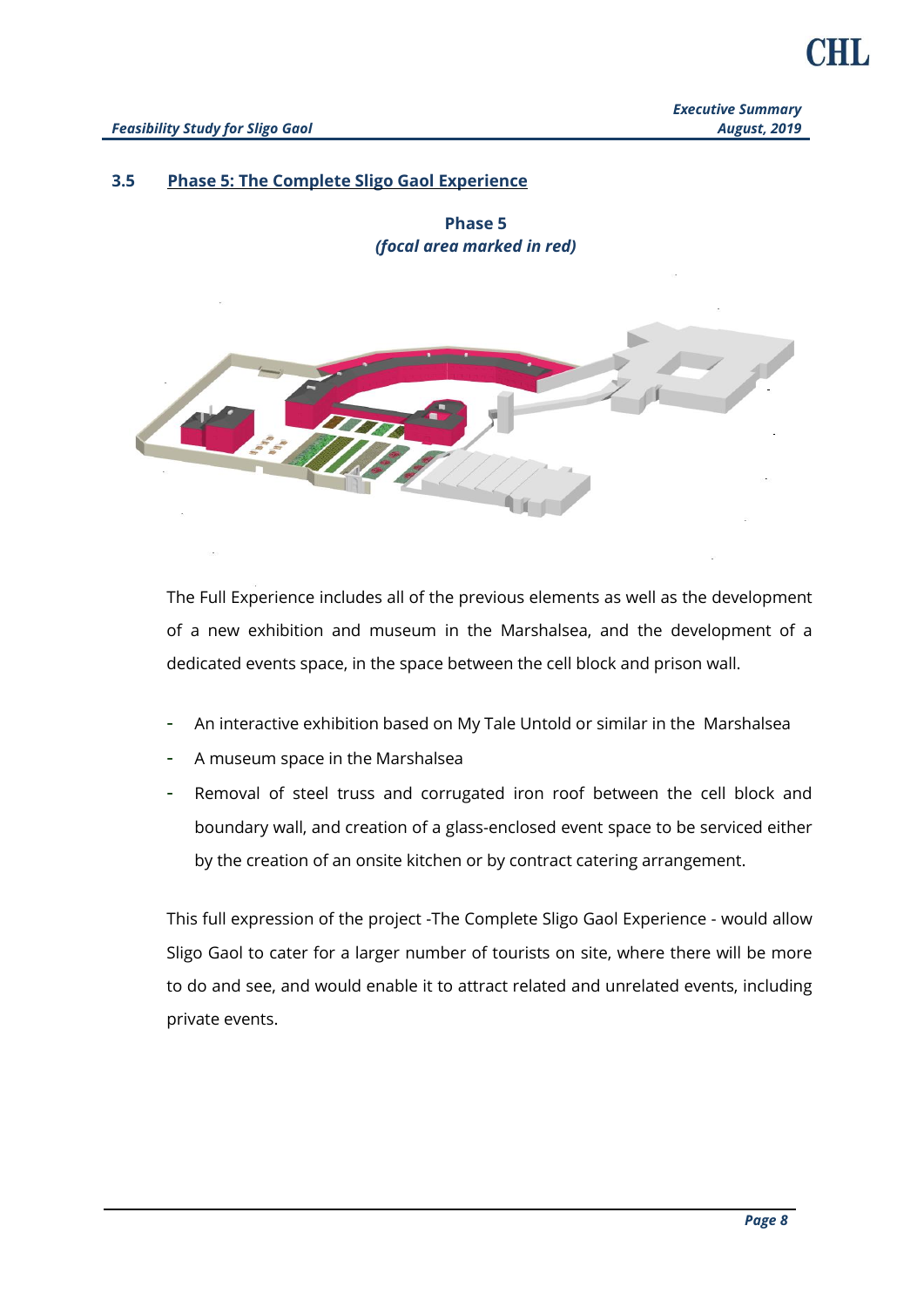#### **4. Governance and Operations**

It is recommended that the Sligo Gaol visitor attraction is operated by a company limited by guarantee to be established by Sligo County Council specifically for this purpose. The board of the company would be appointed by the Council, and should comprise people with relevant experience and knowledge including representatives of the Friends of Sligo Gaol. It would be a not-for-profit company with directors appointed on a voluntary basis. The company would assume full responsibility for the management of the Gaol. Ownership of the site would remain with the Council.

The management team required to operate the project will be responsible for driving the development of the Gaol and for managing the operation of facilities, attractions and activities as they are developed. To provide for the operation of the Phase 3 level development, a minimum initial complement of the equivalent of 10 full-time paid staff, with additional volunteer support, is envisaged. The actual number of staff may be larger, due to part-time working.

#### **5. Viability**

The projected level of demand at Phase 3 runs from 15,000 paid admissions in year 1 rising to 55,000 by year 5.

This preliminary financial analysis indicates that, at the projected levels of demand, the Gaol Experience will achieve sustainable operations, but require continuing financial support from Sligo Council for at least the first 3 years of operation. Unless admissions reach at least the target indicated for year 5, the project will not be able to generate a sufficient surplus to provide for necessary periodic renewal of the exhibition and other features, and external funding will have to be provided to provide for exhibition development and expansion of the Experience. It is also evident that the project could not service any significant debt, nor would it provide a return to investors. This means that it will need to generate its capital finance from non-commercial sources - i.e. from grants and/or donations.